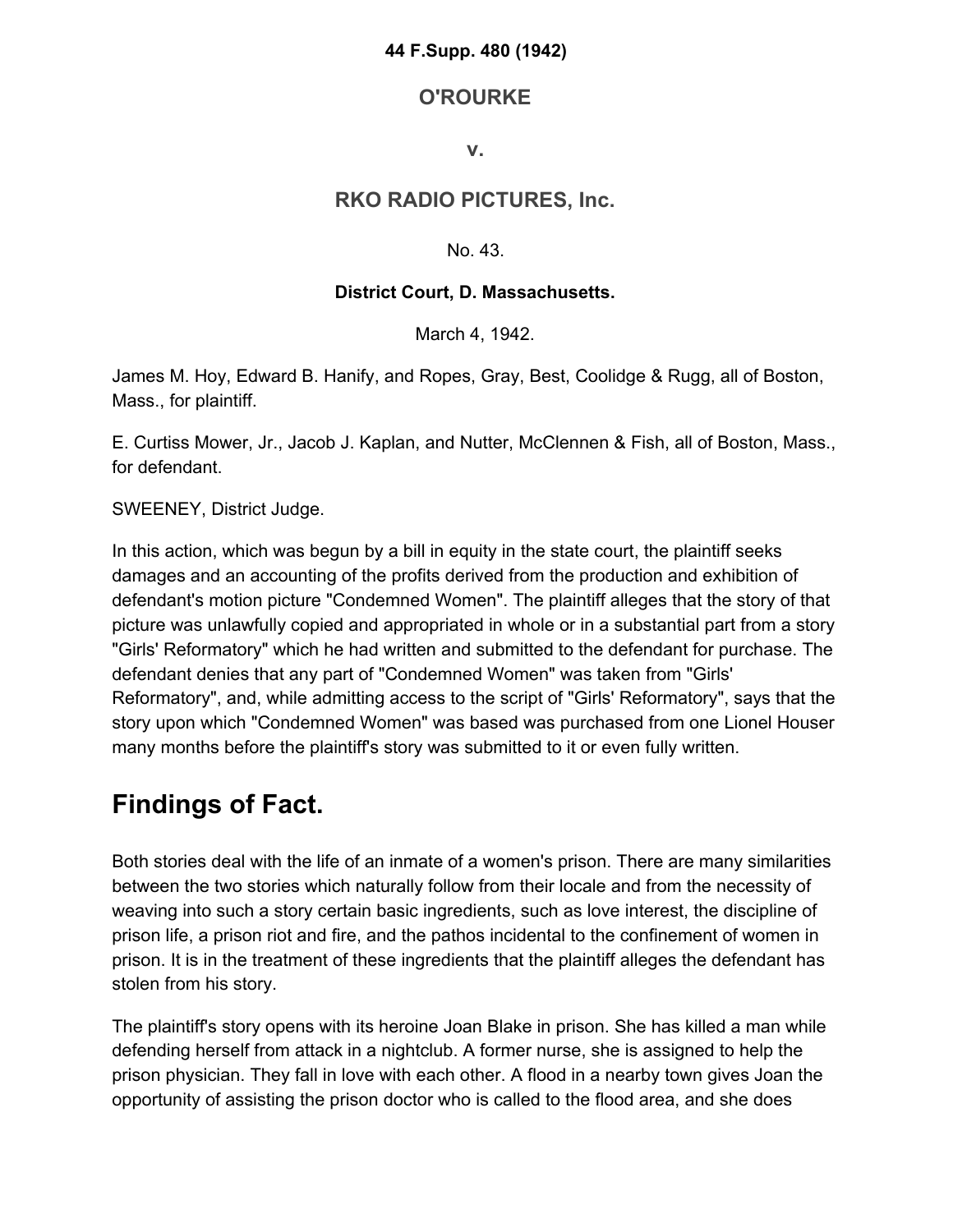meritorious work there. The doctor proposes marriage to her, and, after counselling against it, she agrees to marry him. Joan is paroled, presumably for the fine work she has done in the flood area. She marries the doctor, and they settle down to live in a nearby town where the doctor has a private practice. As an ex-convict, she is not received socially by the women of the town. On the contrary, they combine to make her and the doctor's life disagreeable and difficult. Joan watches her husband's great efforts and views with apprehension the resulting loss in his business, and, knowing it is because of her past that he is unsuccessful, she runs away to a distant city. In doing this, she violates her parole. In the distant city she is picked up by police officers, and returned to the prison to complete the balance of her original sentence. The doctor, in the meantime, has been distracted by her absence, and has started drinking heavily. His attempts to locate her are not successful. In a drunken fit the husband strikes another doctor with a bottle, and, assuming that he is dead, runs away. While hiding in a cabin in the mountains, he hears an automobile wreck, and, rescuing the occupants of the car, he learns that one is the Governor of the state. From him he learns that the doctor whom he had hit is not dead and has made no complaint against him.

During a prison riot in which Joan takes no part she is killed protecting a child from the rioters. Her husband, the doctor, reaches the prison with the Governor just in time to hold her in his arms before she dies.

The theme of the story deals with the futility and the impossibility of regeneration of a woman who has a prison past, and attempts to portray that society in general is cruel in that it will never overlook the mistakes of a woman.

The story "World of Women" was purchased from one Lionel Houser by the defendant early in 1937, and made into defendant's picture "Condemned Women". The first draft continuity depicts the heroine Linda being transported by ferry to a prison to which she has been committed for a series of minor crimes. Dejected, she attempts suicide, but is prevented in this by a fellow passenger who turns out to be a doctor who is being assigned to the prison to which she has been committed. The doctor is a friend of the warden, and Linda is assigned to work with him when it is discovered that she has had previous nursing experience. Linda refuses to join a group in a contemplated prison break. Narcotics are stolen from the hospital to which Linda alone apparently has access, and, on a search being made, the narcotics are found amongst Linda's effects. She is placed in solitary confinement, but about this time a typhoid epidemic breaks out in prison, and she is released to do service in the hospital. After the epidemic is controlled, she and the doctor have many moments together when they pour out their love for each other.

When the warden reprimands the head nurse for neglect of duty, she discloses to the warden that the doctor and Linda are in love with each other. He talks with Linda about it, and convinces her that her love is futile and can bring only tragedy to herself and the doctor. She eventually realizes that marriage to the doctor will result in wrecking his life, and, to avoid this, she makes up her mind to convince the doctor that she no longer loves him. She joins a group of fellow convicts who are about to make a break from the prison. She steals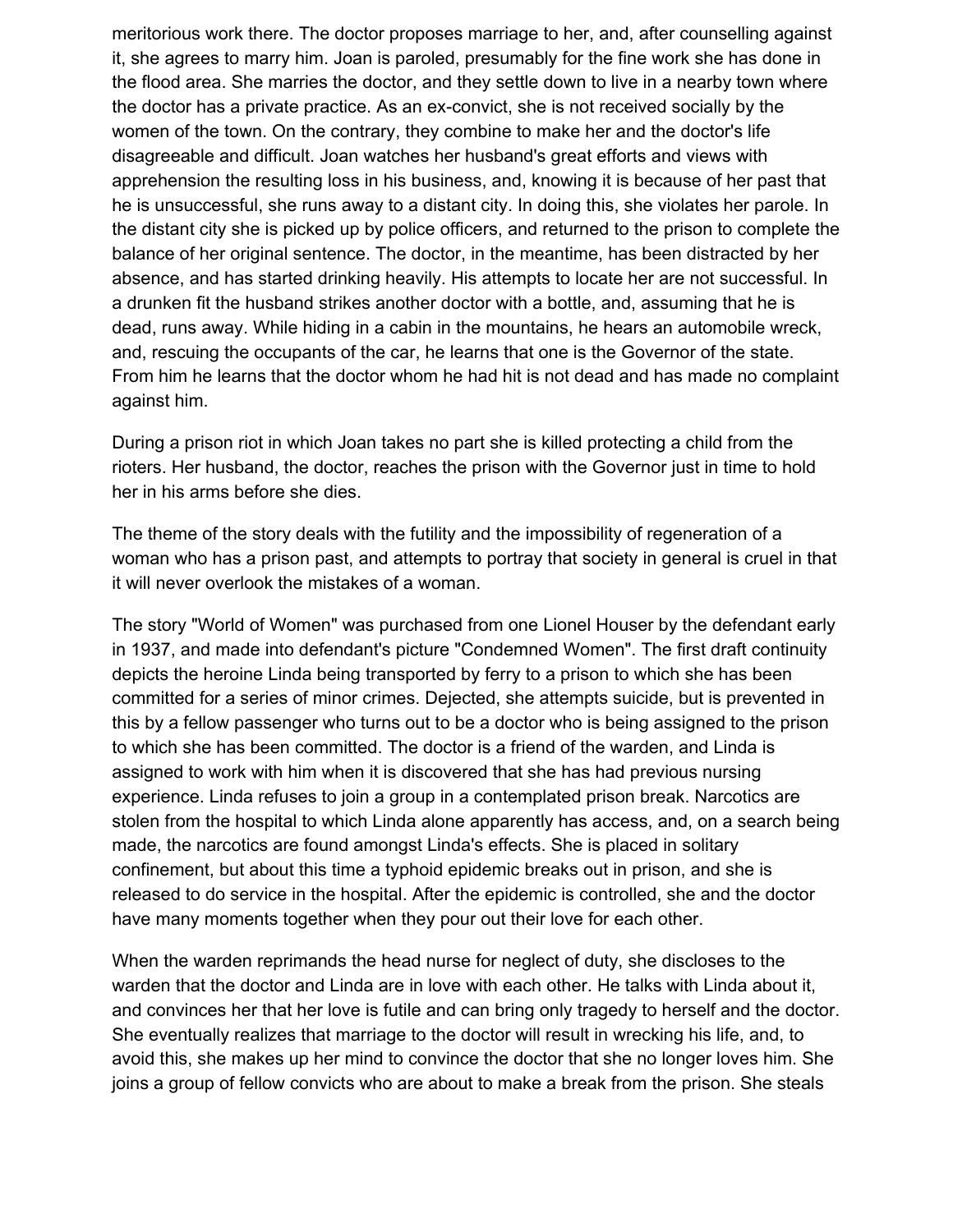the keys, and, together with other prisoners, makes the attempt to escape. In making the break, they chop a hole in a smoke conveyor, allowing the smoke to escape inside the building. This terrifies the other prisoners who, thinking the prison is on fire, become excited and panicky. In the resultant confusion and rioting Linda and her pals try to break out. They kidnap the head matron, and, using her as a shield, drive through the prison gates in her car. They dump the matron from the car after getting out on the public highway, and Linda and another convict continue the flight. The other convict, who had received a bullet wound during the riot, dies in the car. Linda successfully eludes capture for a while. Meanwhile, the doctor, not knowing that the warden had convinced Linda of the futility of their marriage, is perplexed as to the cause of her escape.

At liberty, she is drawn to an advertised medical convention where the doctor is scheduled as the principal speaker. On going to this convention hall, she discovers that the advertisement is a plant when she is picked up by detectives and returned to prison to complete her sentence. There, in the warden's office she parts forever from the doctor and marches resolutely to complete her sentence.

In a later revision of the story, there is a subsequent trial of Linda for escaping from prison. Many of the inmates and jail officials falsely testify against her as the ringleader of the break. At the last moment the doctor intercedes with the court, and puts the warden on the stand, drawing from him the admission that he was the cause of Linda's changed conduct and her participation in the prison break by reason of the fact that he had warned Linda against marrying the doctor. Linda is exonerated from leadership in the prison break, and is sentenced merely to finish out the balance of her parole sentence. She and the doctor are reconciled, and she returns to prison to finish her sentence as the story ends. This revision has no similarity to any depicted situation in the plaintiff's story, and must be accepted as a "run of the mill" change.

A careful study of the two stories does not show such a similarity between them as might not be the result of coincidence, particularly in view of the very limited field of situations which are available to authors writing stories based on life in a women's prison. The real cause for inquiry as to possible plagiarism is the fact that the defendant, at some time prior to the final production of its picture "Condemned Women", admittedly had access to the plaintiff's manuscript. Courts have suggested that where access is proved or admitted, there is a presumption that any similarity is not accidental. I do not go so far as to adopt the presumption theory, but in the face of a showing of access strong proof from the defendant is required that its material came from an independent source. As stated in Shipman v. R. K. O. Radio Pictures, 2 Cir., 100 F.2d 533, 538, "with access admitted, similarity of incident rests upon a high degree of probability of copying and a low degree of probability of independent creation." As access is admitted, we must carefully examine the proof offered by the defendant that its story came from an independent source. And, in making this examination, we must have in mind that it is well settled that it is not necessary to exactly duplicate another's literary work in order to be liable for plagiarism, it being sufficient if an unfair use of such work is made by the lifting of a substantial portion of it. Shipman v. R. K. O. Radio Pictures, supra. On the other hand, even an exact counterpart of another's work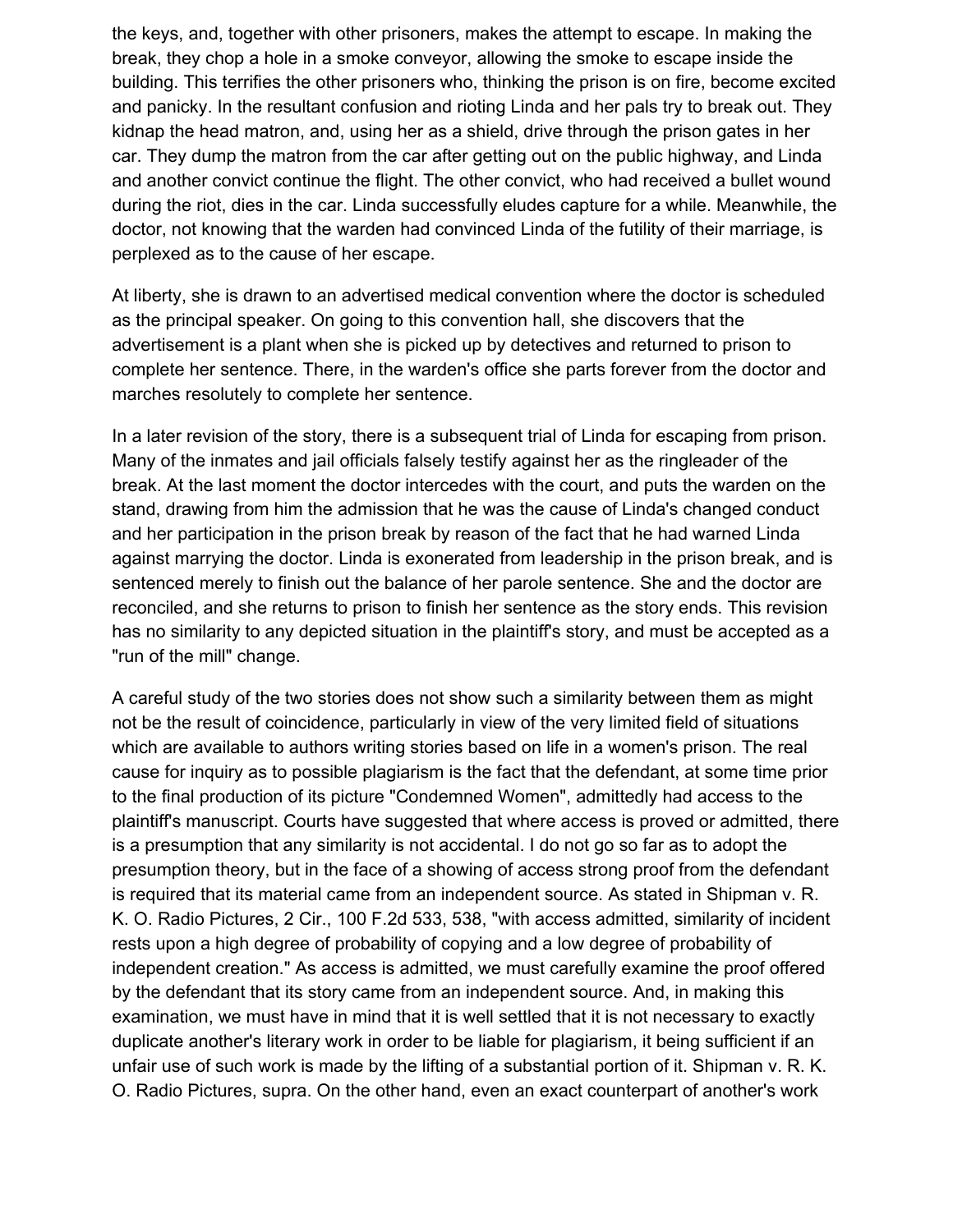does not constitute plagiarism, providing that such counterpart was arrived at independently and without in fact resorting to the other's work. Fred Fisher, Inc., v. Dillingham, D. C., 298 F. 145, 147.

The defendant has introduced voluminous evidence to support its claim of independent creation. It offers proof that the first draft continuity of its picture was in its possession in its present form in April, 1937, long before it had access to the plaintiff's manuscript. There is no dispute as to the date of access, which was in October, 1937. The defendant's evidence of independent creation consists principally of company records and story drafts dated between March, 1937, and January, 1938. The date of completion of the first draft continuity is April 12, 1937. The records and story drafts appear to be authentic, and to nullify their effect, the plaintiff must show that they are not true records. This in effect would mean that the plaintiff must show that the defendant fraudulently falsified documents and records in its own behalf. The burden of establishing falsification is clearly on the plaintiff. Though certain unexplained inconsistencies in the records do exist, they are insufficient to prove a charge of falsification.

As an example, one of the bits of evidence urged by the plaintiff to prove the records false is plaintiff's exhibit 12 which is composed of three typewritten sheets calling for changes in the story of "Condemned Women". There is no typewritten date to indicate when these sheets were written, but in the upper left-hand corner of the first sheet appears a pencilled notation "4 C to Sisk 10/19/37". This notation evidently means that on October 19, 1937, someone directed that four copies of the exhibit be sent to Sisk who was the producer. The plaintiff urges that the pencilled date shown on this exhibit is also the date when the exhibit was typed. If this argument is correct the prior continuities are fabrications, for the changes suggested in exhibit 12 had already appeared in the first draft continuity. In other words, if the first

#### 48[3](https://scholar.google.com/scholar_case?case=1956356054883490202&q=RKO+Radio+Pictures&hl=en&as_sdt=6,33#p483)

\*483 draft continuity was in existence in April, 1937, there would be no necessity on October 19, 1937, to ask for the changes specified in exhibit 12 for the changes had already been made. The difficulty with the plaintiff's argument is this:—the pencilled notation appears to be no more than directions to send four copies of the exhibit to Sisk, and that these directions were made on October 19, 1937. On the face of the exhibit there is nothing to indicate that it was made on that date. It well may have been in existence prior to the first draft continuity, and as they approached the production period, which took place in January, 1938, the four copies of this prior prepared exhibit were directed to be sent to the producer so that he might have in mind, in making the picture, points that are emphasized in the exhibit. Either theory is equally plausible. I cannot on the basis of the plaintiff's argument reach a conclusion that the defendant's records prior to October 19, 1937, are complete fabrications. The fact that the records are not letter perfect rather inclines the court to consider them authentic. Records made up to prove a false defense would be more likely than not letter perfect. Beyond the mere existence of these allegedly old records, there is proof of, and I find that the idea of a story about life in a women's prison existed in the mind of Houser as early as 1936, when he corresponded with Liberty Magazine about submitting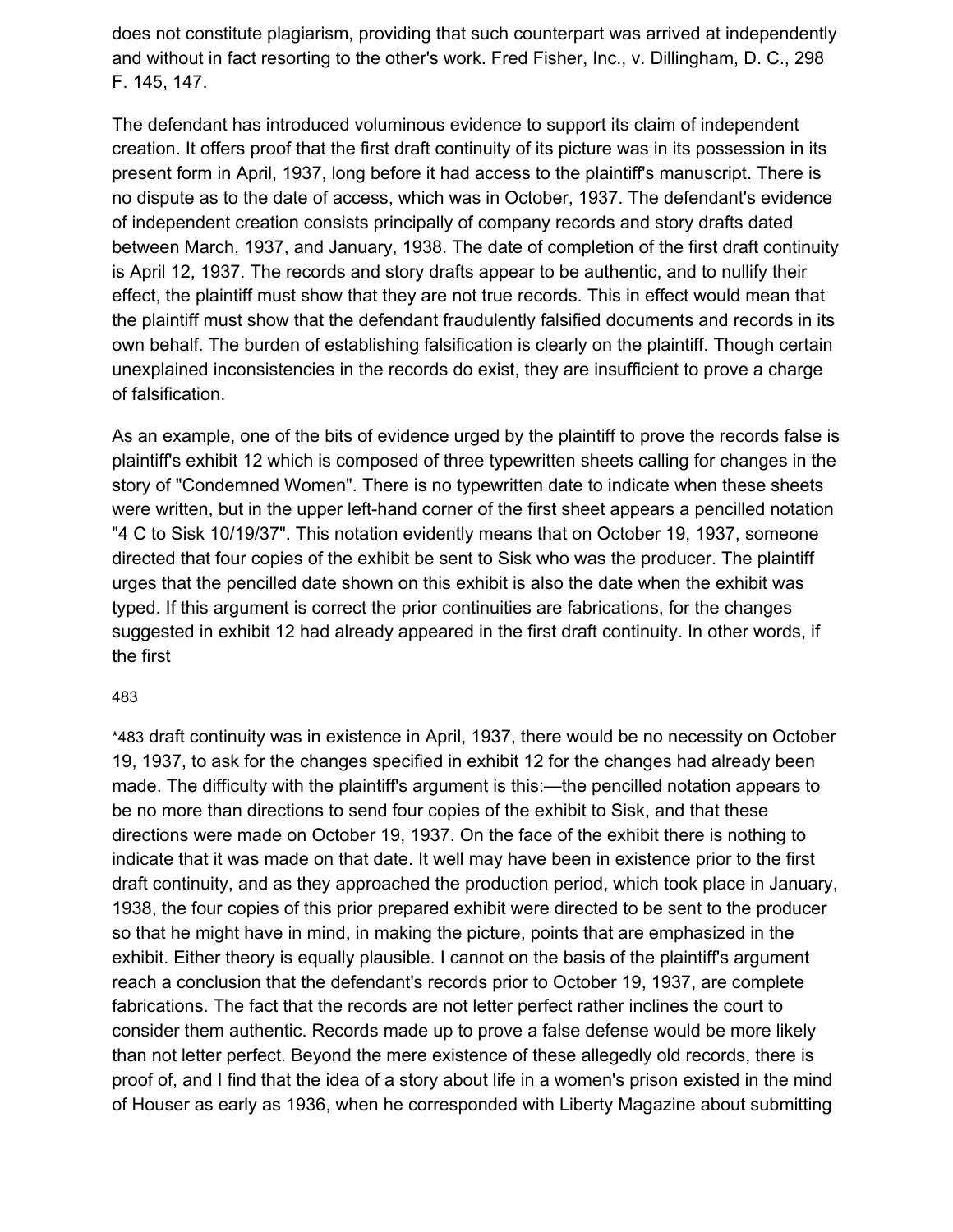such a story to that periodical. I find, therefore, that at least the first draft continuity of the defendant's picture was in existence long before it had access to the plaintiff's story. This continuity, except for minor changes which are considered herein, was substantially the story as it appeared in the final picture "Condemned Women".

The plaintiff further alleges that, assuming the existence of the first draft continuity prior to having access to his manuscript, nevertheless, the final picture contained matter which was lifted from his story and did not appear in its first continuity. Some of the changes made in the picture did result in incidents similar to those appearing in the plaintiff's manuscript. But, in view of the similar locale and theme of the respective stories, such similarities would be inevitable. The love affair between the convict and the doctor, the prison riot and fire, the escape, and such, existed in the original conceptions of each author, and were independent of each other. They were more or less stock ideas. But, even if some of the changes in the defendant's story had been suggested by the plaintiff's work, they show at best a use of such a small fraction of the plaintiff's ideas, and a sufficiently different treatment of them, as to fall short of constituting an appropriation of a material or substantial part of the plaintiff's story, which is necessary in order to amount to an infringement of his literary property. Hirsch v. Paramount Pictures, D.C., 17 F.Supp. 816, 818, and cases there cited; compare Nichols v. Universal Pictures Corp., 2 Cir., 45 F.2d 119, 121.

A typical instance of such a change about which there is a specific suggestion contained in the plaintiff's manuscript, and about which there was no mention in the defendant's first draft continuity, was the plaintiff's suggestion that the credit titles should be presented on a background of marching women in prison garb. Considering that it is quite common for moving pictures to contain as a background for their credit titles scenes depicting the main theme of the story on which the particular picture is based, and the fact that the locale of the defendant's picture is almost entirely inside a women's prison, it is conceivable that the defendant arrived at such an appropriate background for the credit titles without recourse to plaintiff's manuscript, and that the incorporation of the plaintiff's suggestion was purely a coincidence. This, too, is a stock idea in which the plaintiff can have no claim to a novel arrangement or a new conception. He has no exclusive property rights in such an idea. Originality in dealing with incidents familiar in life or fiction lies in the association and grouping of these incidents in such a manner that the work under consideration presents a new conception or a novel arrangement of events. 18 C.J.S., Copyright and Literary Property, § 113. A charge of plagiarism is not supported by a mere similarity in ideas, stock or otherwise, unless there appears to have been lifted from one story into another the author's novel association or sequence of these incidents, for in the arrangement, commonly termed the author's "expression", lies the originality.

In the instant case such similarities as exist are in stock ideas or incidents. There is no similarity in the author's treatment of these ideas. Indeed, they are very dissimilar. The plaintiff's story portrays the tragic social consequences of a marriage